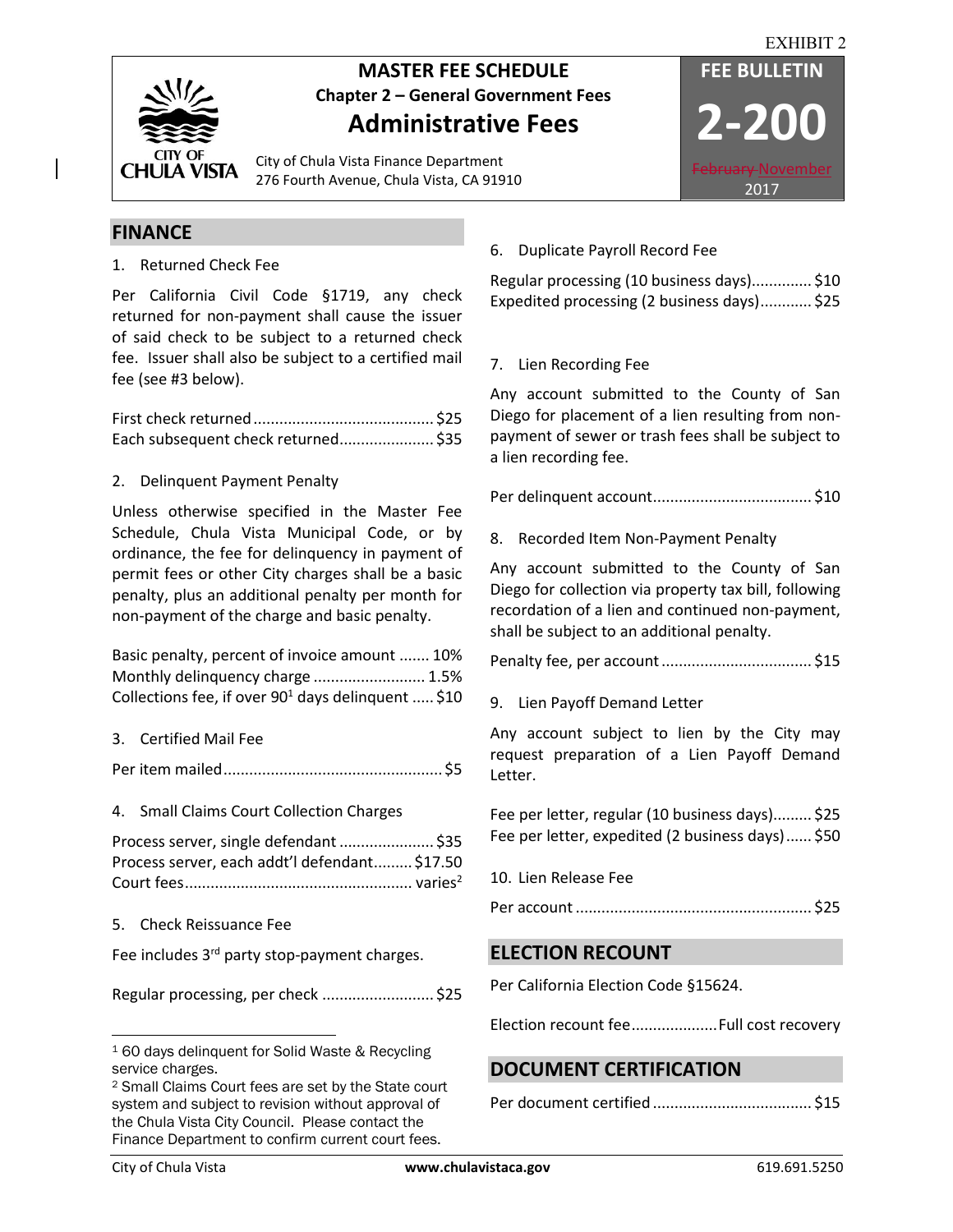### **SPECIAL EVENT PERMIT**

In general, any organized activity involving the use of, or having an impact upon City-owned, controlled or maintained property such as City parks, facilities, open space, sidewalks or street areas within the Chula Vista city limits, requires a Special Event Permit issued by the City of Chula Vista's Office of Communications. See City Council Policy 102-06 for additional Special Event Permit information.

1. Nonrefundable Application Fee

Per event, without street closure ................... \$150 Per event, with street closure......................... \$300

2. Additional City Staff Services

City staff.......................... Per Cost Recovery Policy Cost recovery deposit .................... Varies by event

#### **BLOCK PARTY PERMIT**

Per event........................................................... \$50

*Permittee is responsible for providing all safety equipment as required by the Office of Communications.*

#### **PROFESSIONAL FILMING PERMIT**

| -4 |  | <b>Application Processing Fee</b> |
|----|--|-----------------------------------|
|----|--|-----------------------------------|

| Per day, <=10 cast & crew\$150 |  |
|--------------------------------|--|
|                                |  |

#### 2. Additional City Staff Services

| Full cost recovery deposit  \$1,000 |  |
|-------------------------------------|--|

*Applicants must provide proof of valid City of Chula Vista Business License.*

## **NOTICE OF INTENT TO CIRCULATE A PETITION FILING**

Per California Elections Code § 9202(b).

Notice of Intent filing fee…………………………\$200

*In accordance with Elections Code § 9202(b), the fee will be refunded to the filer if, within one year of the date of filing the notice of intent, the elections official certifies the sufficiency of the petition.*

## **MASTER LICENSE AGREEMENT (MLA) ADMINISTRATIVE FEES**

Nonrefundable administrative fees, applicable to Master License Agreements for Wireless Facilities on City Poles in the Right-of-Way.

Master License Preparation Fee .................. \$8,000 Pole License Processing Fee......................... \$1,000

#### **FULL COST RECOVERY**

For all full cost recovery fee items, an initial deposit shall be collected to cover the City's full cost, including overhead, incurred in conjunction with review and processing as requested by applicant. Additional funds may be collected, as required, to cover City costs. Should the application be withdrawn at any time, the deposit shall be adjusted to cover the City's actual costs, including overhead, up to that time. Any funds remaining on deposit at the time of the completion or withdrawal of the application shall be returned to the depositor, after accounting for expenses incurred to date.

See Master Fee Schedule Fee Bulletins 1-100 and 1-200 for additional discussion of full cost recovery and current hourly rates.

**NOTICE OF INTENT TO CIRCULATE A PETITION FILING**

Per California Elections Code § 9202(b).